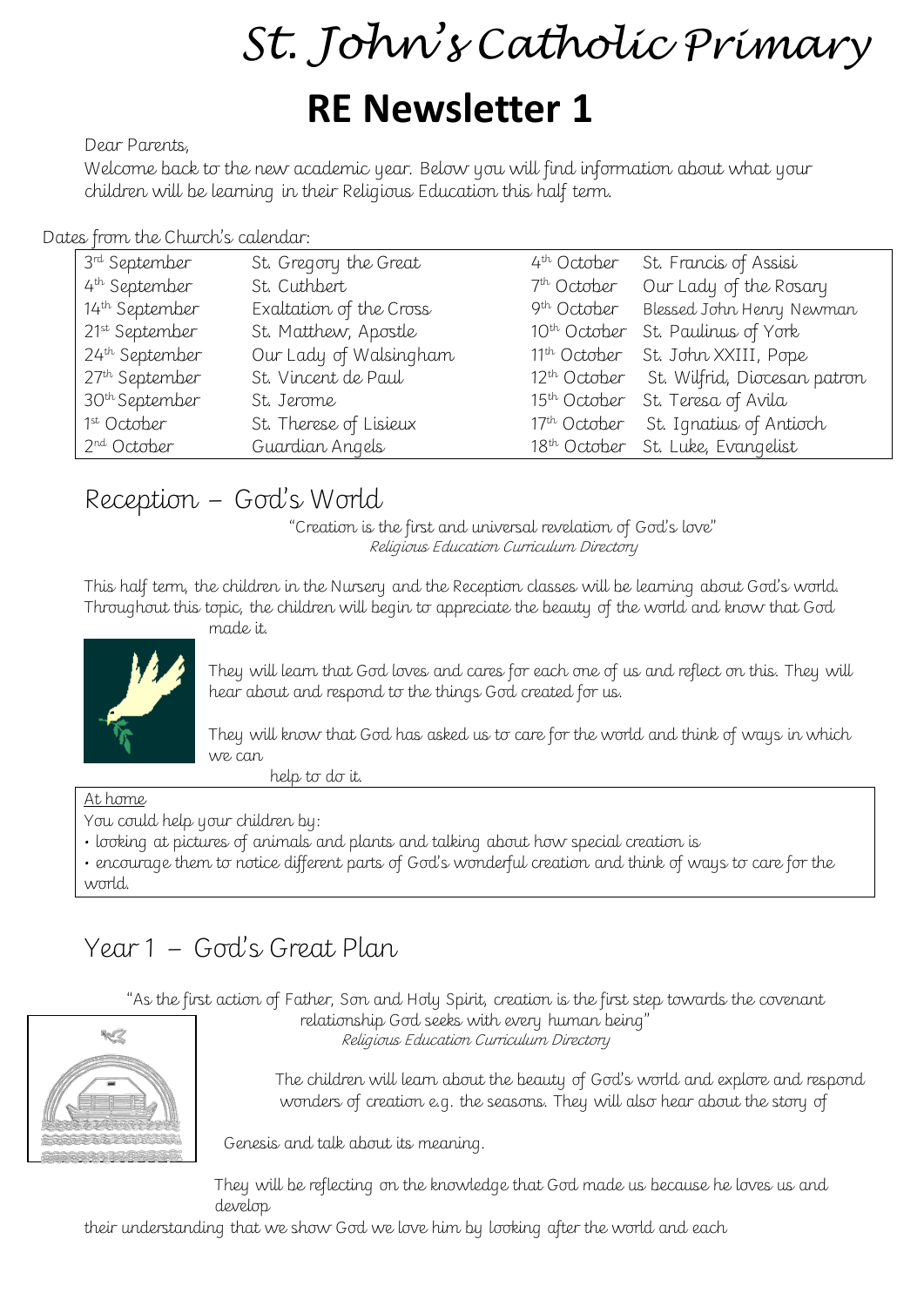other. They will learn that we can spoil God's creation and that we have a responsibility to look after it, as well as hearing an appropriate part of the story of Noah and the Flood and its message of salvation and hope.

#### At home

You could help your children by:

• talking about how we can look after the world, e.g. recycling, not dropping litter, conserving energy and how we can care for plants and animals

• look at the trees during the autumn season and talk about the different colours. You could collect leaves to make a collage or painting.

## Year 2 – The Chosen People

"In order to gather together scattered humanity God calls Abram … and makes him Abraham, that is, 'the father of a multitude of nations.' … God formed Israel as his people by freeing them from slavery in Egypt … he gave them his law so that they would recognise him and serve him as the one living and true God, the provident Father and just judge, and so that they would look for the promised Saviour."



Catechism of the Catholic Church

 $T$  The children will learn that we are chosen by God and learn that God chose certain people

lead and guide his people. They will learn that God called Abraham and that God chose Moses to be a great leader. They will also learn about how Samuel responded to God's call and find out about the story of Daniel in the lions' den.

They will have an opportunity to reflect on Abraham's trust in God and learn that we should always trust God.

They will learn that God chooses unexpected people and will be given the opportunity to reflect on their own response to God's call.

## Year 3 – The Christian Family

"The Church is the family of God, the people that God gathers in the whole world." Religious Education Curriculum Directory

The children will develop their understanding that the Church is the family of God and know that we join this family when we receive the Sacrament of Baptism. They will learn what happens at Baptism and learn about the signs used and why they are used. They will learn about the promises made by parents and godparents at Baptism and develop their understanding of the Sacrament of Baptism.

The children will have a chance to:

• reflect on what it means to be part of a family

• reflect on what it means to be part of the Christian family At home

You could help your children by:

• sharing your experiences about their Baptism. Look at any gifts or photographs that they received on their special day.

• discuss what it means to be part of God's family

#### Year 4 – The Bible



"The Scriptures are the living Word of God, written under the guidance of

Holy Spirit received and faithfully handed on within the living Tradition and teaching of the Church." Religious Education Curriculum Directory

The children will learn that the Bible is a story of God's love and concern for us. They will learn that the Bible is a living book through which God speaks